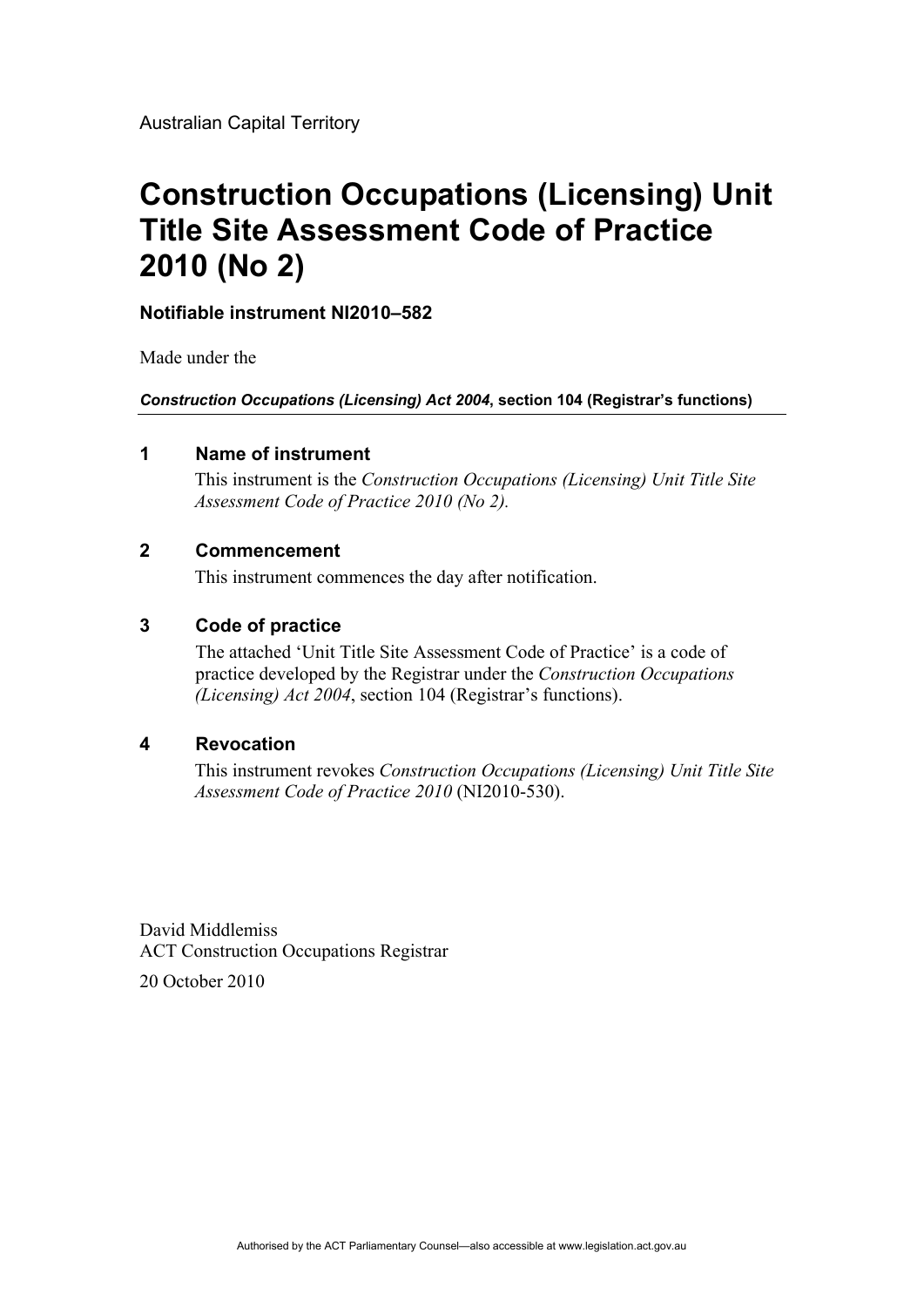

Australian Capital Territory

# **Unit title site assessment code of practice**

made under the

**Construction Occupations (Licensing) Act 2004** 

### **Contents**

|                   |                                                                      | Page |
|-------------------|----------------------------------------------------------------------|------|
| PART <sub>1</sub> |                                                                      |      |
| 1                 |                                                                      |      |
| 2                 |                                                                      |      |
| <b>PART 2</b>     |                                                                      |      |
| 3                 |                                                                      |      |
| 4                 |                                                                      |      |
| 5                 |                                                                      |      |
| 6                 |                                                                      |      |
| <b>PART 3</b>     |                                                                      |      |
| 7                 |                                                                      |      |
| 8                 | Site correlation with site plan and relevant development approval  4 |      |
| 9                 |                                                                      |      |
| 10                |                                                                      |      |
| 11                |                                                                      |      |
| 12                |                                                                      |      |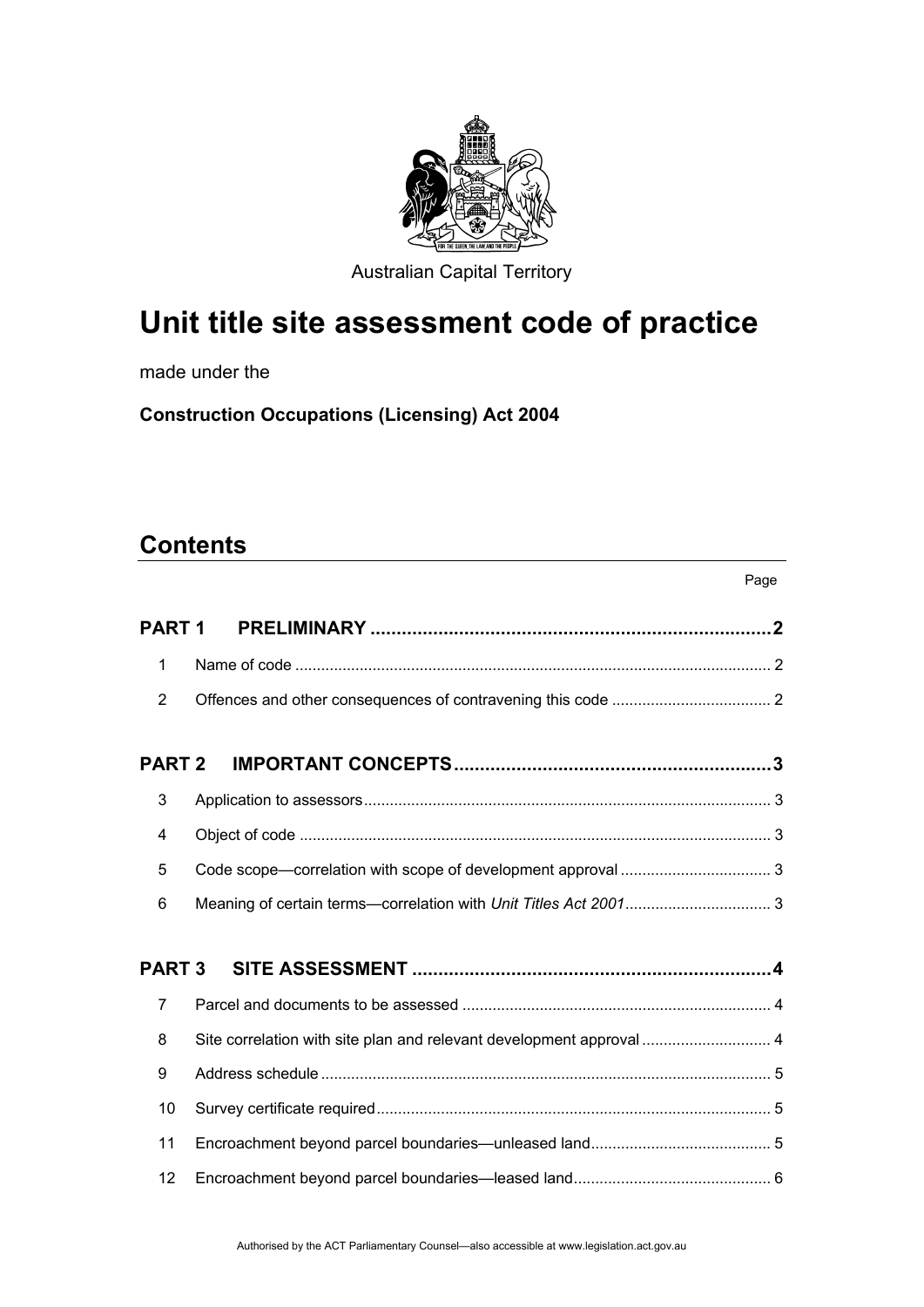|    | 13 Proposed unit vertical dimension limitation—within a parcel and over or under a unit 6 |
|----|-------------------------------------------------------------------------------------------|
| 14 |                                                                                           |
|    |                                                                                           |
|    |                                                                                           |
|    |                                                                                           |
|    |                                                                                           |
| 19 |                                                                                           |
|    |                                                                                           |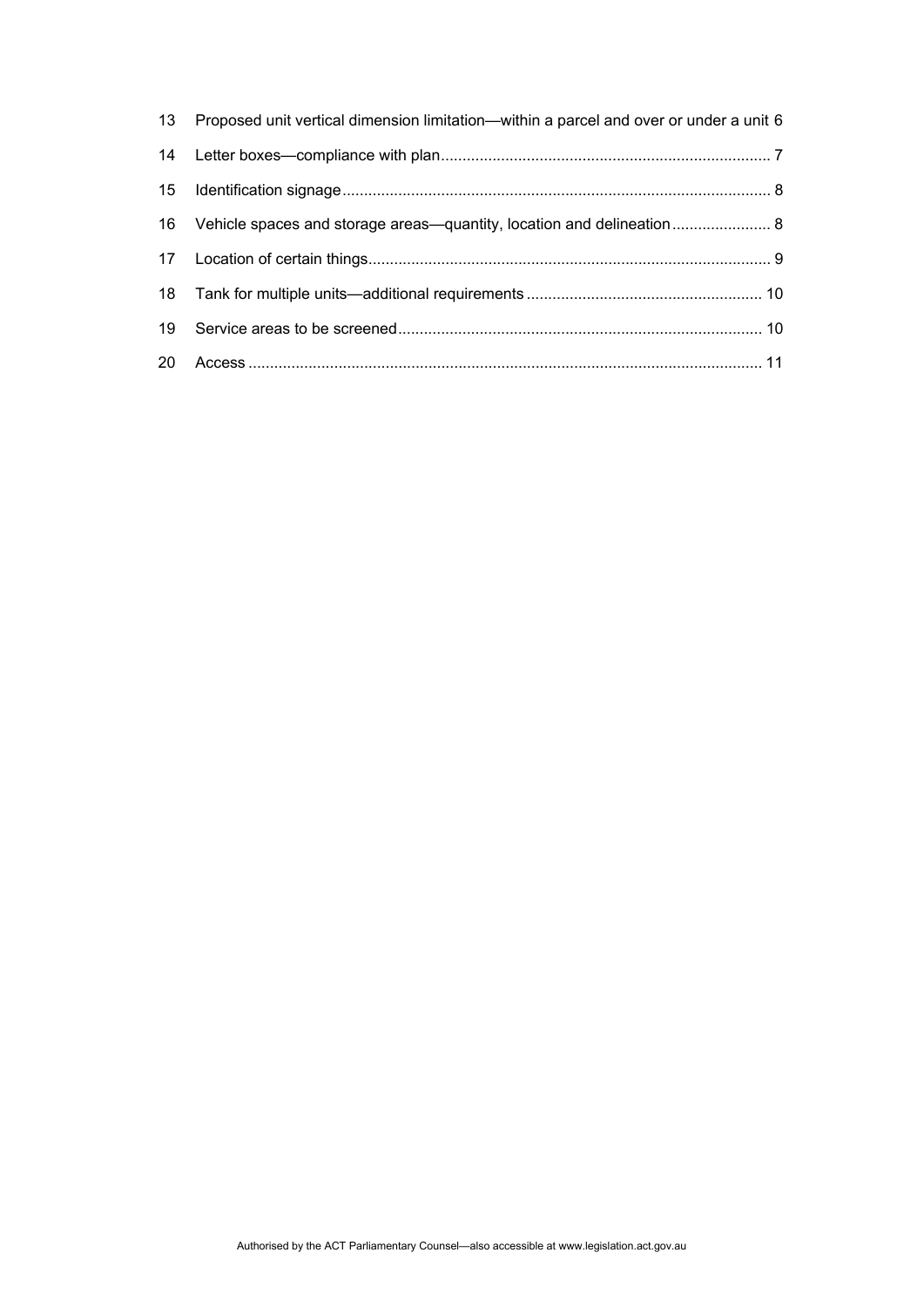## <span id="page-3-0"></span>**Part 1 Preliminary**

#### <span id="page-3-1"></span>**1 Name of code**

This code is the *Construction Occupations (Licensing) Unit Title Site Assessment Code of Practice 2010 (No 2)*.

#### <span id="page-3-2"></span>**2 Offences and other consequences of contravening this code**

The *Construction Occupations (Licensing) Act 2004*, provides offence and other enforcement mechanisms that can result from a contravention of this code.

*Note* A reference to an Act includes a reference to the statutory instruments made or in force under the Act, including regulations (see Legislation Act, s 104).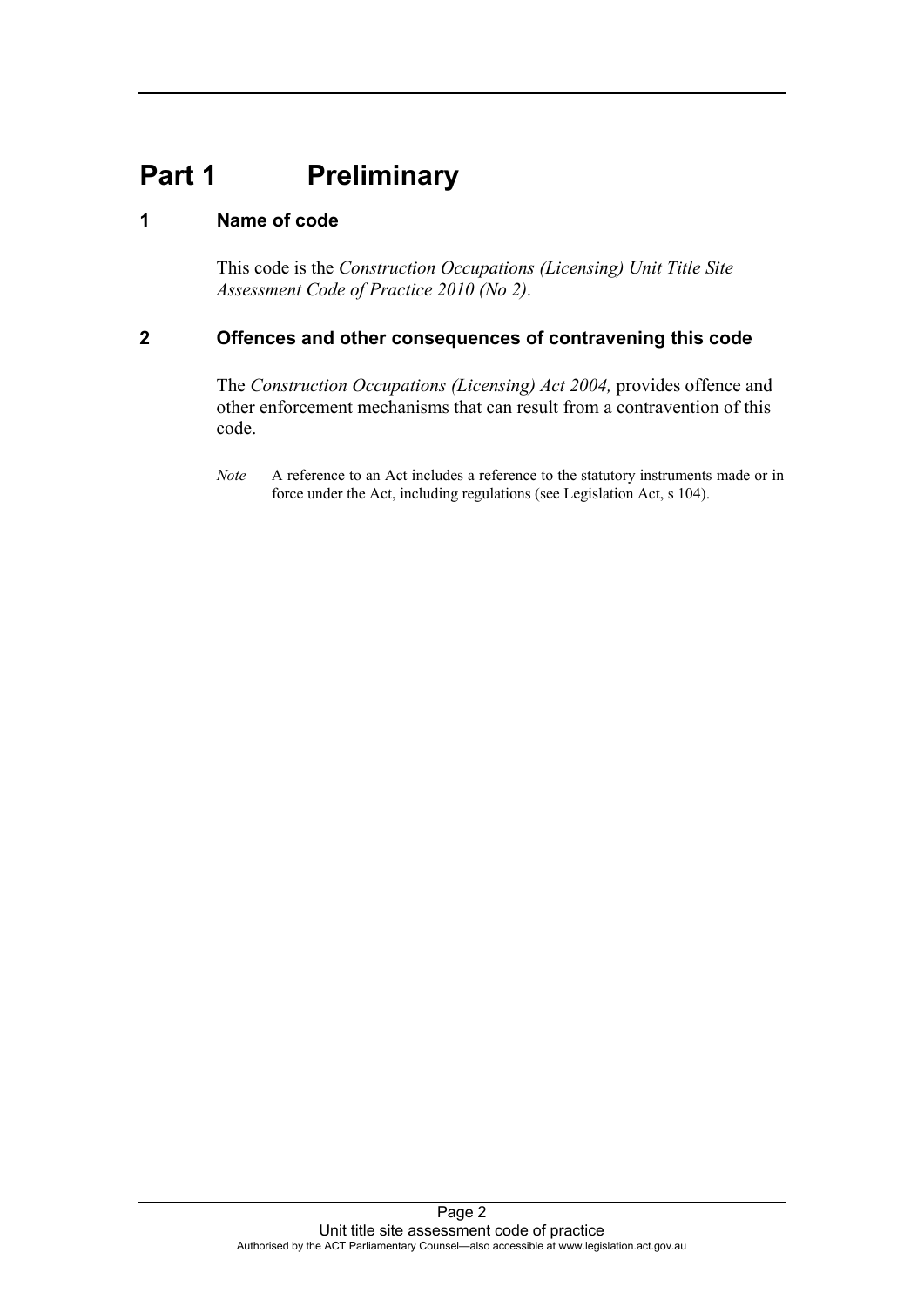### <span id="page-4-0"></span>**Part 2 Important concepts**

#### <span id="page-4-1"></span>**3 Application to assessors**

In this code references to an *assessor* includes a reference to an entity who, under the *Construction Occupations (Licensing) Act 2004*, holds a licence that authorises the holder to provide the relevant assessment service, where the assessment may only be done by the licence holder.

#### <span id="page-4-2"></span>**4 Object of code**

An object of this code is to prescribe requirements for assessing the compliance of site, how the site correlates with relevant documents, and in some cases to provide methodologies for making the assessment.

#### <span id="page-4-3"></span>**5 Code scope—correlation with scope of development approval**

If a provision of this code purports to require development to have been undertaken in a way that is in excess of the minimum requirements of a relevant development approval, the provision of this code may be taken to only require the development to have been done in accordance with the minimum requirement of the approval, unless a requirement of another law or of a lease or licence requires to the contrary.

#### **Examples of other law**

*Building Act 2004 Planning and Development Act 2007* 

*Note* An example is part of the code, is not exhaustive and may extend, but does not limit, the meaning of the provision in which it appears (see Legislation Act, s 126 and s 132).

#### <span id="page-4-4"></span>**6 Meaning of certain terms—correlation with** *Unit Titles Act 2001*

A term used in this code has the same meaning as the term has in the *Unit Titles Act 2001*, unless this code provides a different meaning for the term.

Note A term used in this code has the same meaning as the term has in the *Construction (Occupations) Licensing Act 2004*, (see the *Legislation Act*, s 148).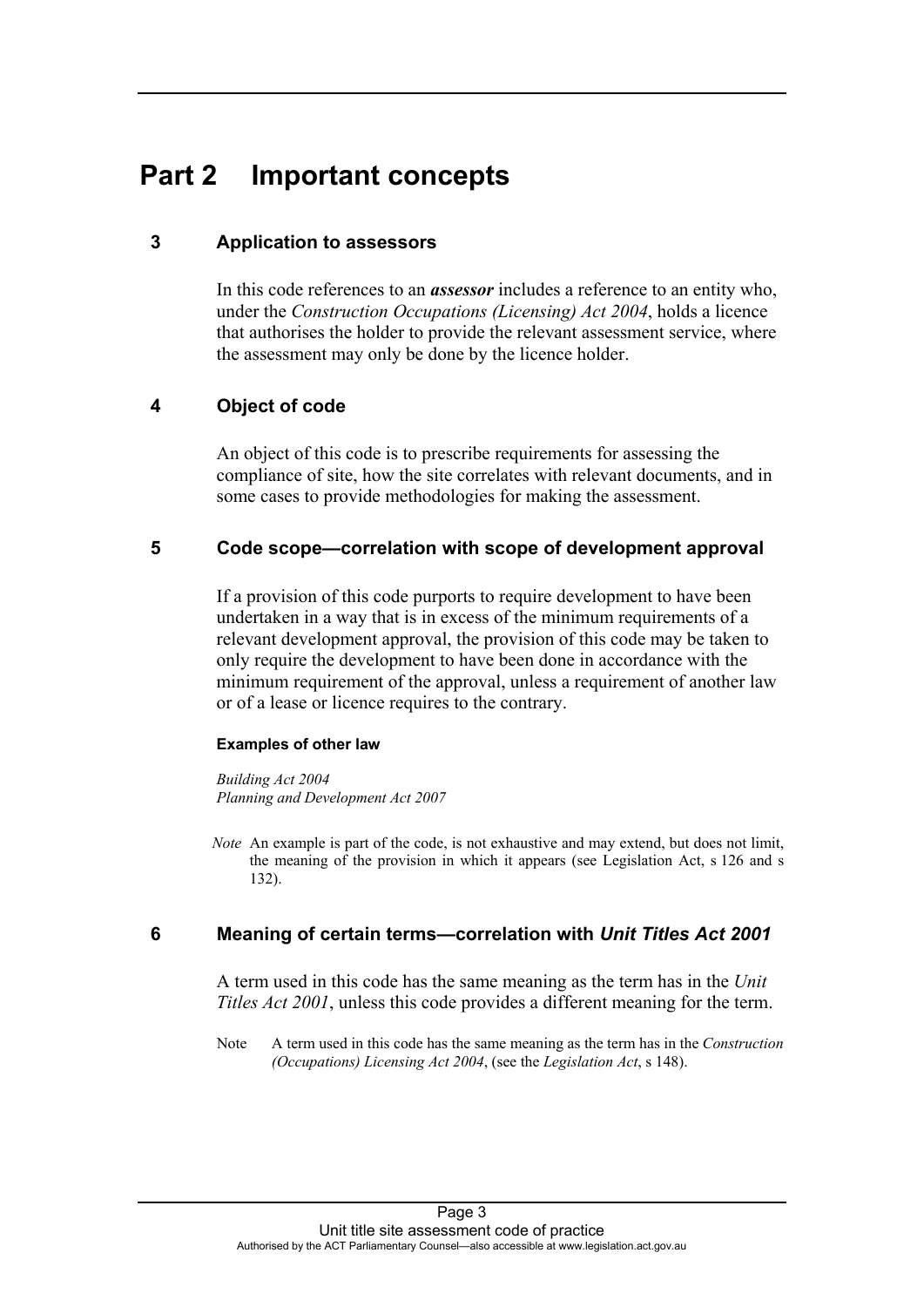### <span id="page-5-0"></span>**Part 3 Site Assessment**

#### <span id="page-5-1"></span>**7 Parcel and documents to be assessed**

The assessor must determine if the relevant parcel and the relevant planning documents relating to the parcel comply with the relevant provisions of this code.

#### <span id="page-5-2"></span>**8 Site correlation with site plan and relevant development approval**

- (1) An assessor must not take a parcel including a building's footprint to comply with this section if the parcel, or something in relation to the parcel, does not correlate with the respective site plan and relevant development approval or if the site plan does not correlate with the relevant development approval.
- (2) Nothing in this section requires an assessor to measure on site where something is in relation to something else, but this section does require an assessor to look at the outside of any building and other relevant things, if any, at the parcel and to see if they appear to correlate with the site plan and relevant development approval, and to see if they correlate.

#### **Example**

The assessor looks at the outside wall of a block of apartments, and notes that the relevant plans show that the wall is, or was to be, located 1.55m off the adjacent block boundary, and that a fence is located on that boundary. The assessor may take the fence as indicating the location of the boundary, unless the assessor has a reasonable suspicion that is not the case, and may take the wall as being the required 1.55m off the boundary if the assessor believes, without necessarily measuring the distance, that the wall appears to be at about that distance.

The assessor notices that the corner of a balcony projects out from the wall, but the projection is not shown on the site plan. The assessor need not measure the location of the balcony but can deduce that its location does not correlate with the site plan.

- *Note* An example is part of the code, is not exhaustive and may extend, but does not limit, the meaning of the provision in which it appears (see Legislation Act, s 126 and s 132).
- (3) Apart from the requirements of subsection (2), nothing in this section requires an assessor to recheck matters that ought to have been checked under the *Building Act 2004* or its predecessor in purpose, as part of erecting or altering a building or obtaining a certificate under that Act that permits occupancy or use of a building.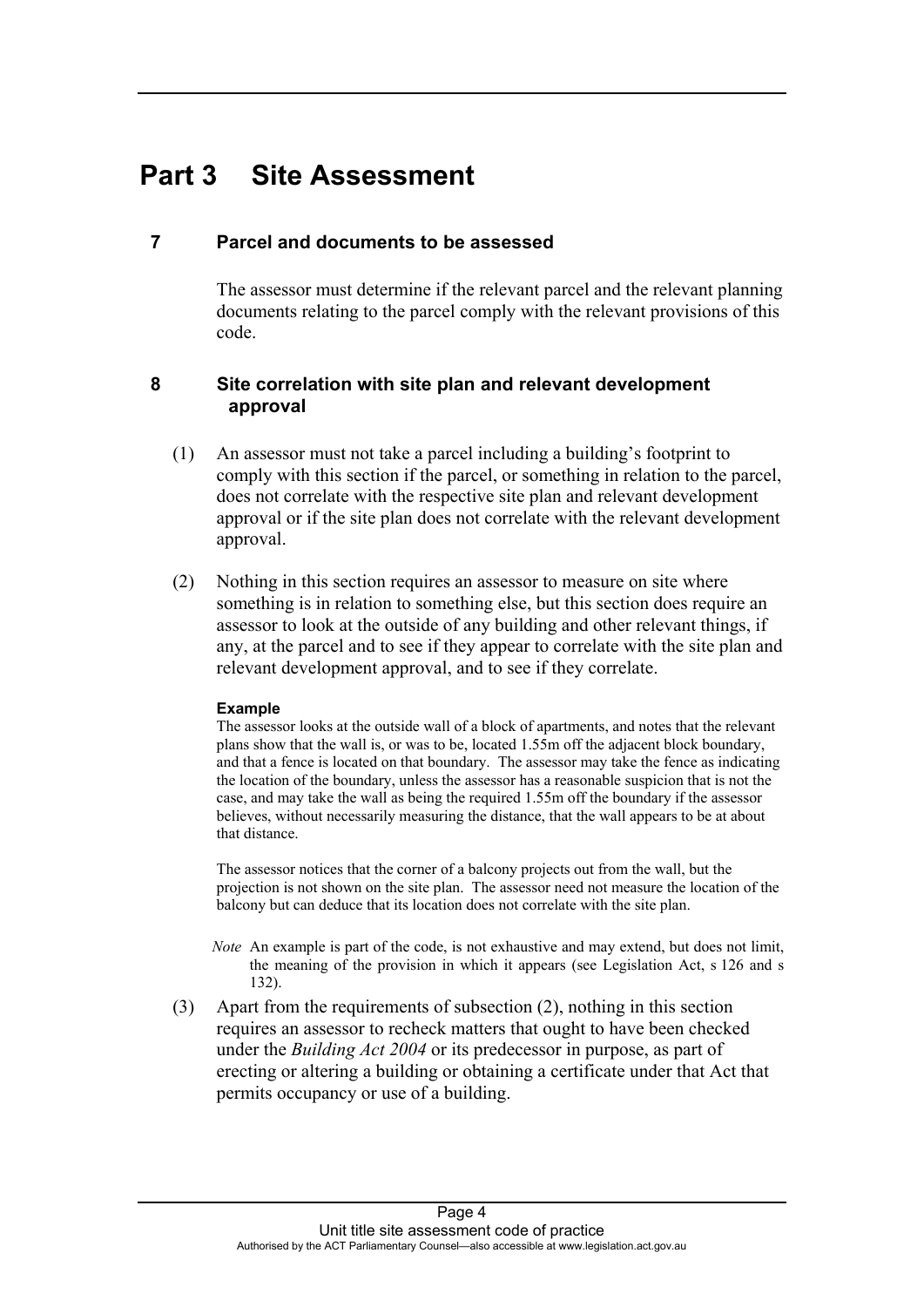*Note* The *Building Act 2004*, requires that certain work in relation to buildings be inspected for compliance with that Act, but it does not require checks to be made on certain things that are not buildings, such as certain landscaping and paving. That Act also exempts certain buildings from its relevant provisions.

#### <span id="page-6-0"></span>**9 Address schedule**

- (1) This section applies if the numbering of a proposed unit is, or will be, different to its number shown in the site plan.
- (2) An assessor must not take a parcel to comply with this section if the site plan for the parcel does not have attached to it a schedule stating the number of each proposed unit shown in the site plan and the corresponding number that the proposed unit has or will have.
	- Note an address schedule must not be drafted onto the site plan, but may be attached separately to the site plan, and need not be prepared by a surveyor.

#### <span id="page-6-1"></span>**10 Survey certificate required**

An assessor must check—

- (a) if all buildings at the parcel are shown in the respective site plan, or if not in the site plan, in a registered surveyor's certification under the *Unit Titles Regulation 2001*, section 2E (1) (j); and
- (b) if such a building is shown in a certification, the certification is attached to the relevant unit title assessment report.

#### <span id="page-6-2"></span>**11 Encroachment beyond parcel boundaries—unleased land**

- (1) An assessor must not take a building to comply with this section if—
	- (a) any part of the building, including a footing or basement, encroaches under, on or over unleased land; and
	- (b) the full extent of the encroachment, other than any part that is an authorised existing attachment, has not been approved.
- (2) Nothing in this section requires an assessor to measure on site where something is in relation to something else.
- (3) A movable part of a building, including a door, gate, flap, hatch, retractable shading or sheltering device, encroaches for the purposes of subsection (2) if it encroaches to any extent in any of its positions of normal use even if it fails to encroach in another position, including the closed or retracted position.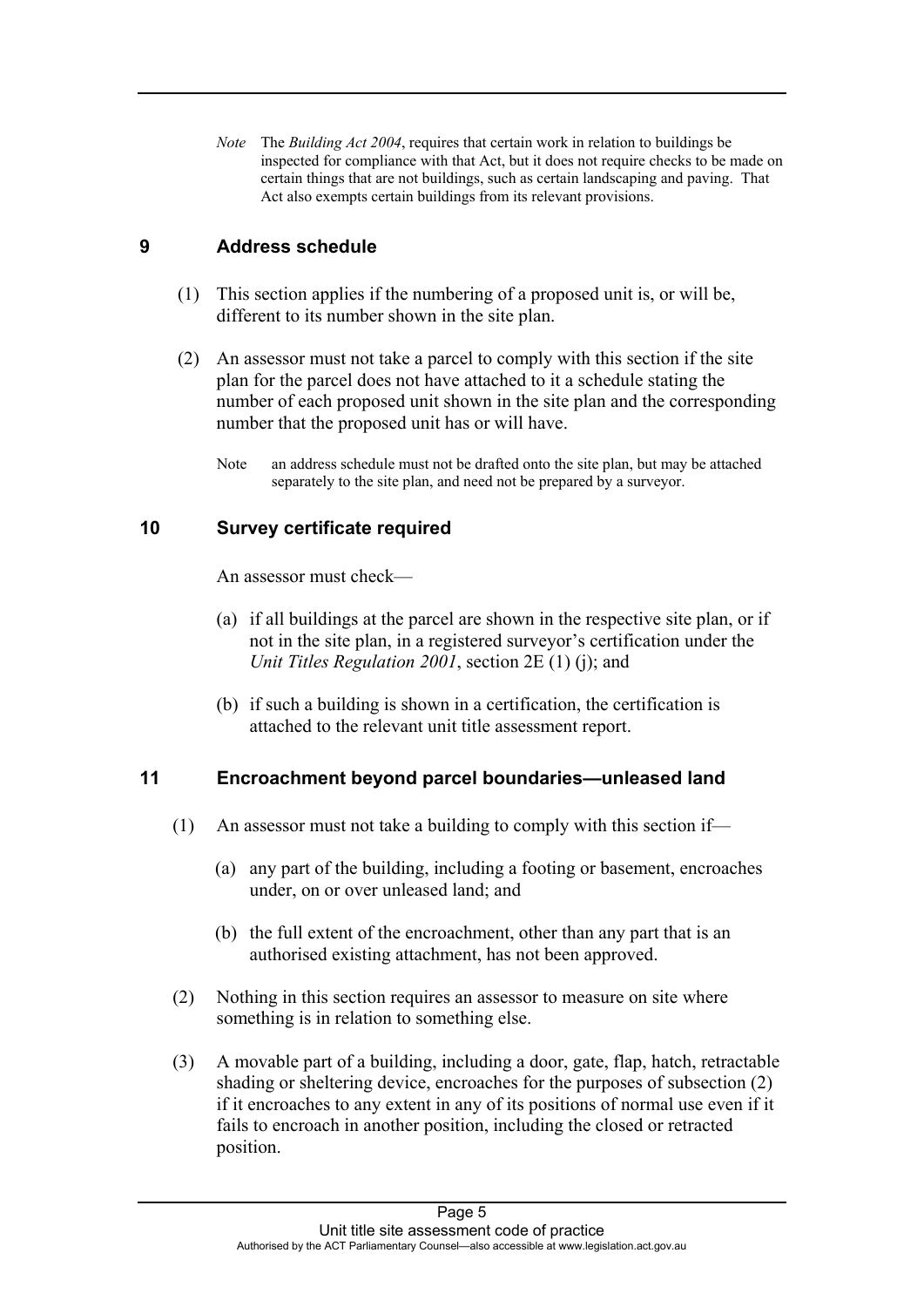(4) In this section:

*approved,* for an encroachment, means in compliance with a relevant development approval and the requirements of a licence granted under *Planning and Development Act 2007*, permitting the use of unleased land for the encroachment.

*authorised existing attachment*—see *Unit Titles Act 2001*,section 20 (7).

#### <span id="page-7-0"></span>**12 Encroachment beyond parcel boundaries—leased land**

- (1) An assessor must not take a building on a parcel to comply with this section if—
	- (a) any part of the building, including a footing, basement, awning, downpipe, eave, fascia, or guttering, encroaches under, on or over leased land that is not within the parcel; and
	- (b) the full extent of the encroachment, is not the subject of a transfer and grant of easement registered by the registrar-general under the *Land Titles Act 1925* and noted on the site plan.
- (2) Nothing in this section requires an assessor to measure on site where something is in relation to something else.
- (3) A movable part of a building, including a door, gate, flap, hatch, retractable shading or sheltering device, encroaches for the purposes of section (1) (a) if it encroaches to any extent in any of its positions of normal use even if it fails to encroach in another position, including the closed or retracted position.

#### <span id="page-7-1"></span>**13 Proposed unit vertical dimension limitation—within a parcel and over or under a unit**

An assessor must not take a parcel to comply with this section if—

- (a) a proposed unit for the parcel is subject to a vertical dimension limitation under the *Unit Titles Regulation 2001*, section 5 (Diagrams—manner of subdivision); and
- (b) the nature of the limitation is not stated on the site plan.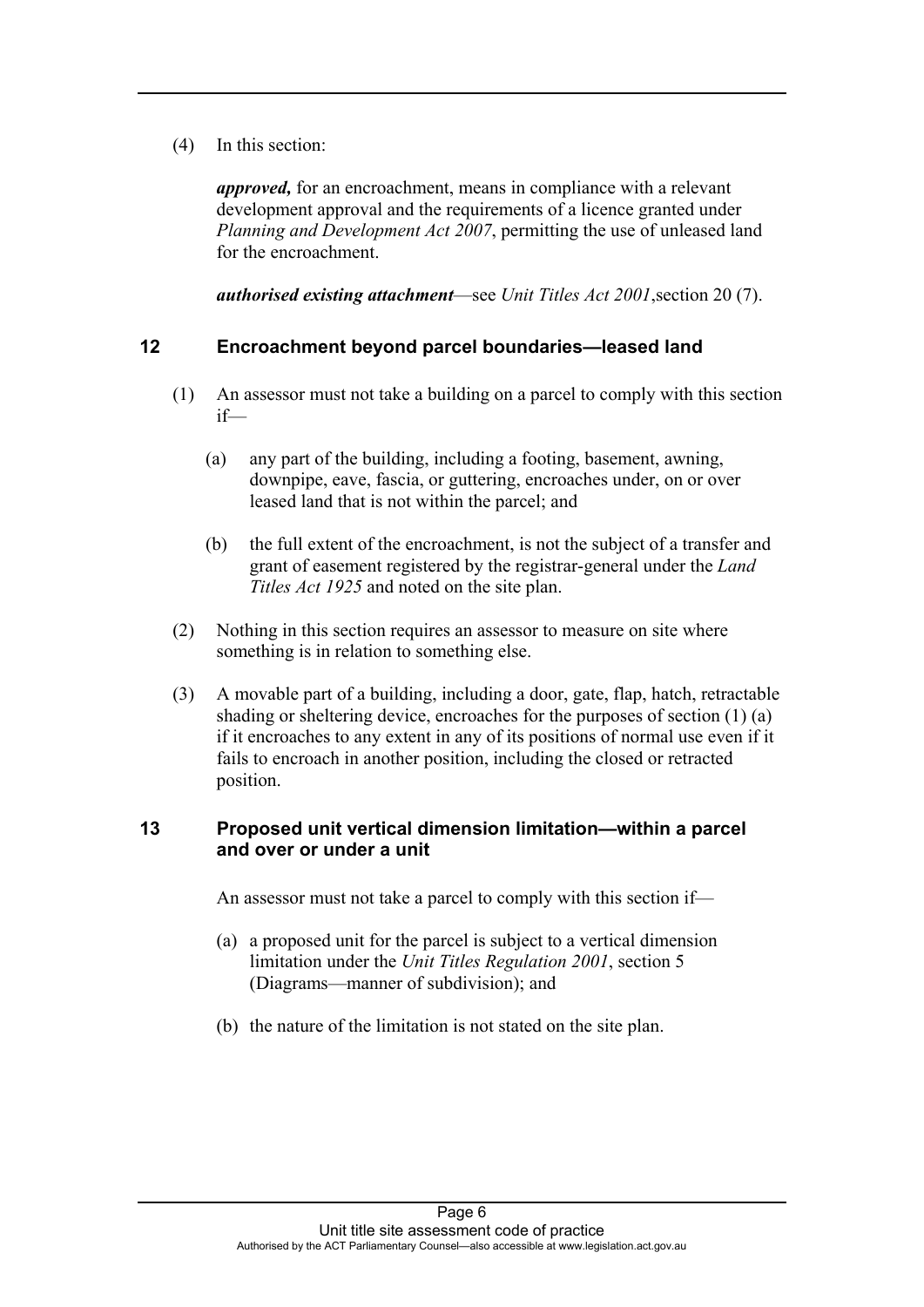#### **Examples—statement of nature of limitation**

- 1. The site plan shows a plan view of the roof of a building encroaching into an adjoining proposed unit 3 with an accompanying notation that unit 3 is subject to a vertical dimension limitation up to the underside of that roof.
- 2. The site plan also shows a buried rainwater tank encroaching into proposed unit 3 with an accompanying notation that proposed unit 3 is subject to a vertical dimension limitation down to the top of that tank.
- *Note* An example is part of the code, is not exhaustive and may extend, but does not limit, the meaning of the provision in which it appears (see Legislation Act, s 126 and s 132).

#### <span id="page-8-0"></span>**14 Letter boxes—compliance with plan**

- (1) An assessor must not take a parcel to comply with this section if—
	- (a) letter boxes for the parcel fail to comply with relevant development approval, if any; or
	- (b) every letterbox for the parcel is not located wholly within the parcel; or
	- (c) every letterbox for the parcel is not located wholly within its respective proposed unit boundary (the *unit*) or is not located within proposed common property, or is not partly in the respective proposed unit and partly in the proposed common property, or if mail cannot be reasonably placed into and retrieved from each letterbox without entering another proposed unit; or
	- (d) the parcel does not have a letter box for every proposed unit and for the proposed owners corporation, or if each of those letterboxes is not legibly and durably labelled in accordance with the site plan or for the owners corporation, as the case requires.
- (2) Nothing in this section requires an assessor to measure on site where something is in relation to something else, but this section does require an assessor to look at, or for, letterboxes as depicted in relevant plans to see if they comply with relevant plans and to see if the letter boxes otherwise comply with this section.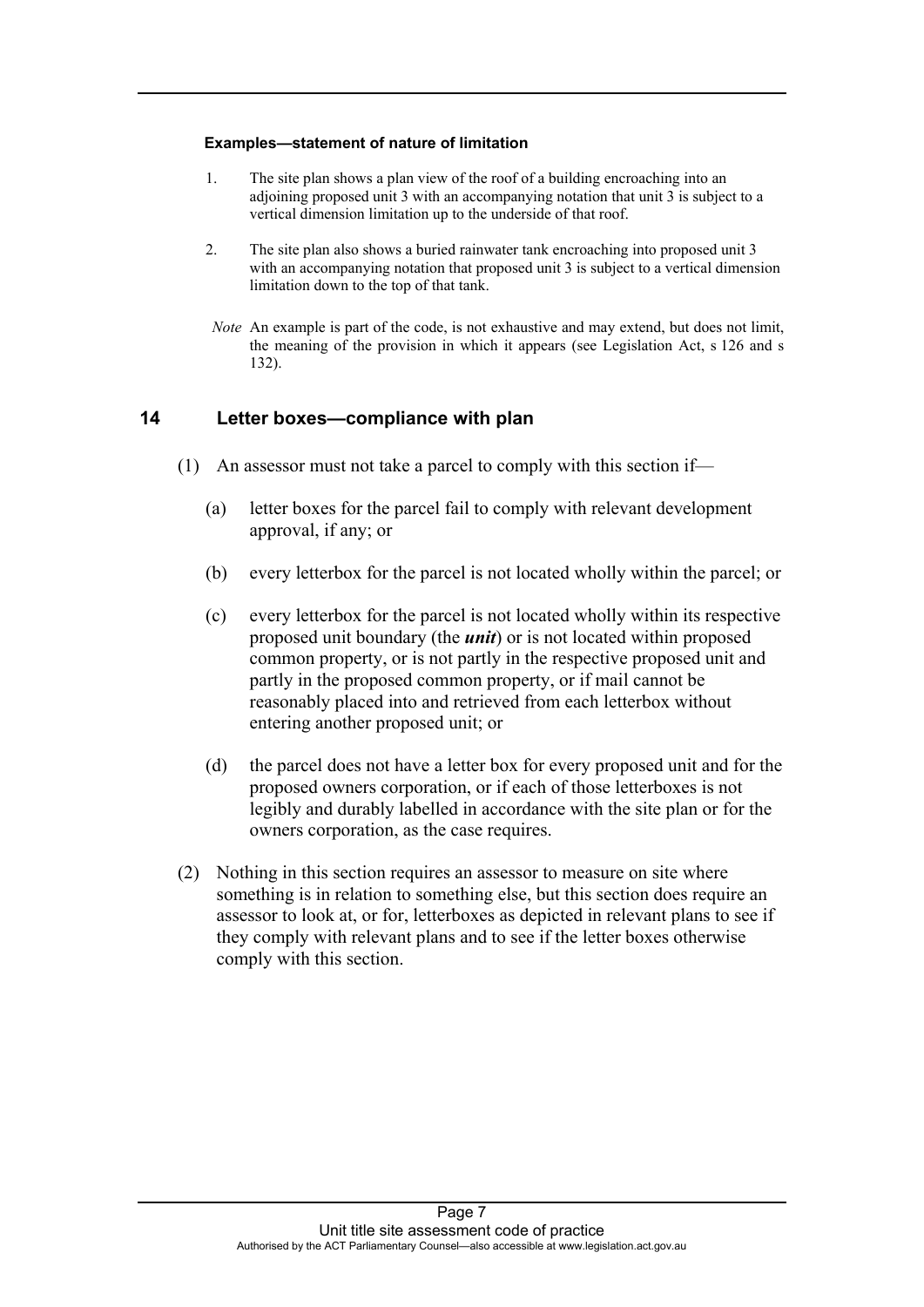#### <span id="page-9-0"></span>**15 Identification signage**

- (1) An assessor must not take a parcel to comply with this section if—
	- (a) each proposed unit, and each proposed non-adjacent unit subsidiary, (the *unit* and *subsidiary*) do not each have a sign visible to a person standing near the main entrance to the unit and to the subsidiary indicating the proposed street address unit number for each; or
	- (b) each vehicle space that is shown on the site plan or relevant development approval as a visitor parking space does not have a sign visible to a person standing near the main entrance to the space indicating "visitor parking", "visitor" or "v". For this paragraph, 2 or more spaces may rely on a lesser number of signs provided the signs makes it clear that the spaces are for visitors rather than being for a proposed unit subsidiary.
- (2) In this section:

*sign* means an indicator that is legible to a reasonable person in daylight and sufficiently durable to remain so for 30 years or more without maintenance.

*street address* means the respective number stated in the address schedule.

*vehicle space*—see section 16 (Vehicle spaces and storage areas—quantity, location and delineation).

#### <span id="page-9-1"></span>**16 Vehicle spaces and storage areas—quantity, location and delineation**

- (1) This section applies to a parcel that is the subject of a relevant approved plan, if compliance with the plan required the provision of 1 or more of a vehicle space or a storage area.
- (2) An assessor must not take a parcel to comply with this section if the vehicle space or storage area, as the case requires, is not—
	- (a) provided in the quantity and location required by the approved plans; and
	- (b) delineated so its boundaries or proposed boundaries are readily discernable and in compliance with the site plan.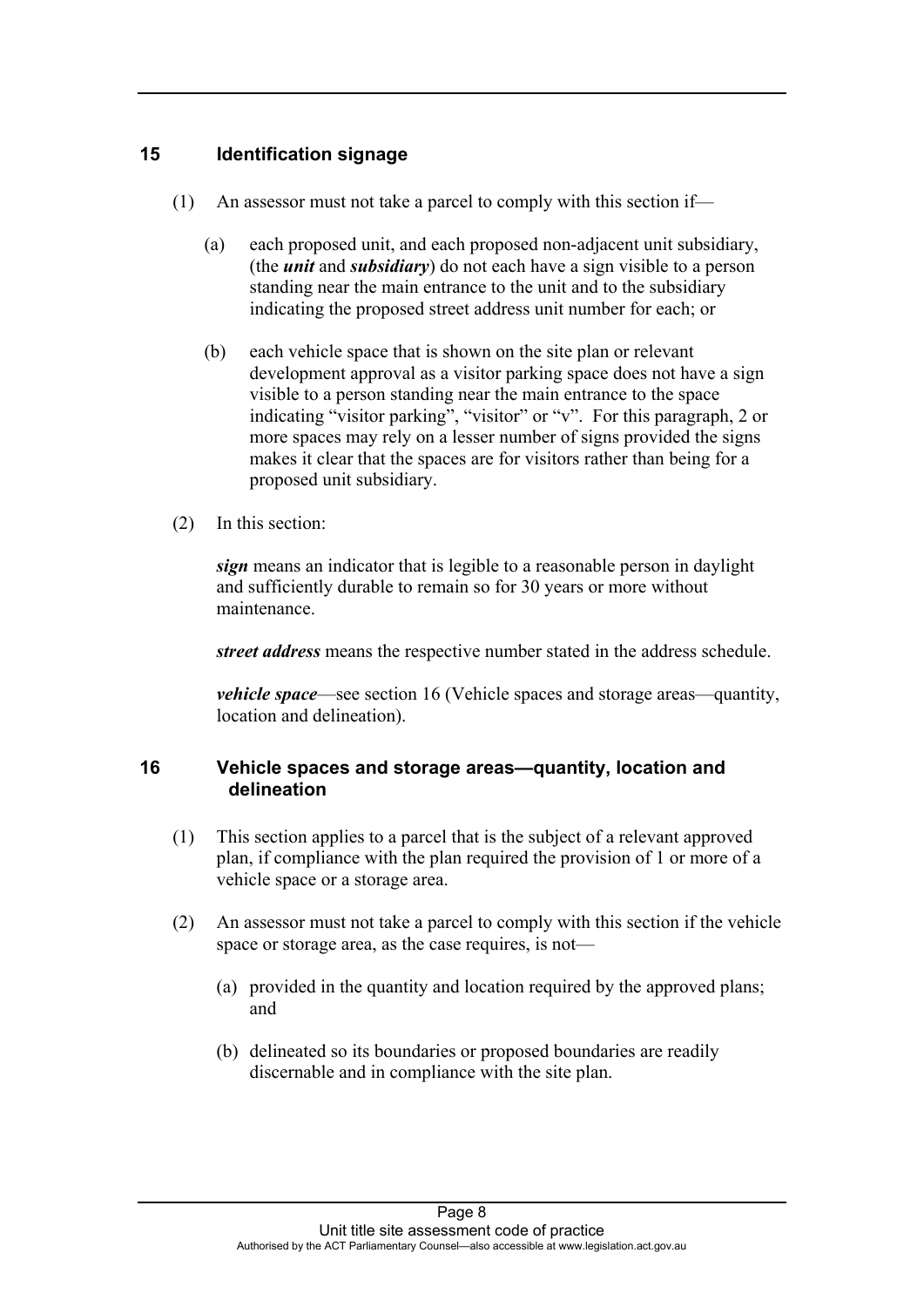- (3) Nothing in this section requires an assessor to measure on site where something is in relation to something else, but this section does require an assessor to look at the vehicle spaces and storage areas to see if they correlate with the site plan and approved plans.
- (4) In this section:

*delineated* includes delineated by a wall, fence, door, screen, roof, ceiling, cage or other enclosure in the absence of other discernable indicator of a boundary, or proposed boundary, pavement markings.

#### *pavement marking*—

- (a) means a marking that has at least the same day time visibility, wear, and colour change limits as suggested in the performance limits under *Australian Standard AS 4049.5 Paints and related materials— Pavement marking materials, Part 5: Performance assessment of pavement markings*, as in force from time to time; and
- (b) includes the use of compliant contrasting colours of paving, or raised dot road lane markers including raised dots, or pavement paint.

*sign* means an indicator that is legible to a reasonable person in daylight and sufficiently durable to remain so for 30 years or more without maintenance.

*storage area* means an enclosed space in a proposed non-adjacent unit subsidiary that is intended for storage, and includes a storage cage.

*vehicle space* means a space in a proposed non-adjacent unit subsidiary that is specifically intended for vehicles, and includes a car parking space or a bicycle storage space.

(5) The Legislation Act, section 47 (6) does not apply in relation to an Australian Standard, or an Australian/New Zealand Standard, applied, adopted or incorporated as in force from time to time under this section.

#### <span id="page-10-0"></span>**17 Location of certain things**

An assessor must not take a parcel to comply with this section if the approved plans for the parcel requires any of the following things and 1 or more of those things is not located in accordance with the plans:

- outdoor lighting for an area proposed as a common area
- a fence, including a gate, for a boundary or a proposed boundary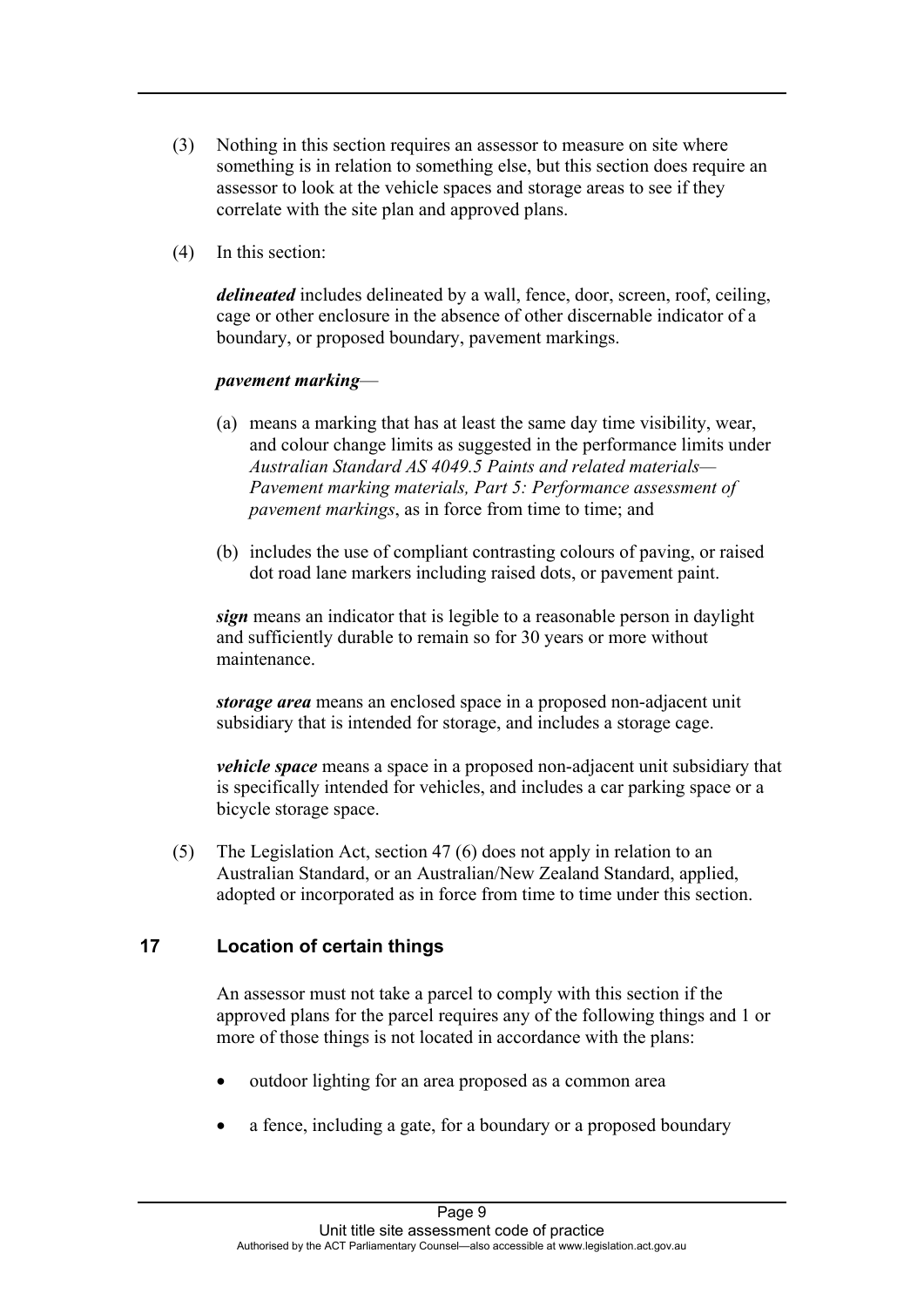an outdoor waste enclosure or area designated for storage of rubbish or waste for recycling, intended for use by occupants of 2 or more proposed units.

#### <span id="page-11-0"></span>**18 Tank for multiple units—additional requirements**

- (1) This section applies to a parcel that has a tank intended for use by occupants of 2 or more proposed units.
- (2) An assessor must not take the parcel to comply with this section if—
	- (a) the tank is not located wholly within the parcel; and
	- (b) the tank is not located wholly in proposed common property; or
	- (c) if located within, or partly within, a proposed unit, the tank's location is not noted on the site plan; and
	- (d) the tank imposes on the proposed unit a vertical dimension limitation without compliance with section 13 (Proposed unit vertical dimension limitation—within a parcel and over or under a unit).

#### <span id="page-11-1"></span>**19 Service areas to be screened**

- (1) An assessor must not take a parcel to comply with this section if the parcel has a service area that is not screened from public view.
- (2) In this section:

*screened from public view*, for a thing, means the thing is not readily visually discernable to a person standing at any point on the ground of a road within 100m of the thing in daylight, because of a visual barrier that is opaque or translucent but sufficiently visually obscuring, or perforated but sufficiently visually obscuring.

*service area* means an area for building plant and building services, waste collection, clothes drying, and includes the area occupied by a:

- water heater
- air conditioner
- plant room
- lift motor room
- waste hopper enclosure
- bin enclosure
- clothes line.